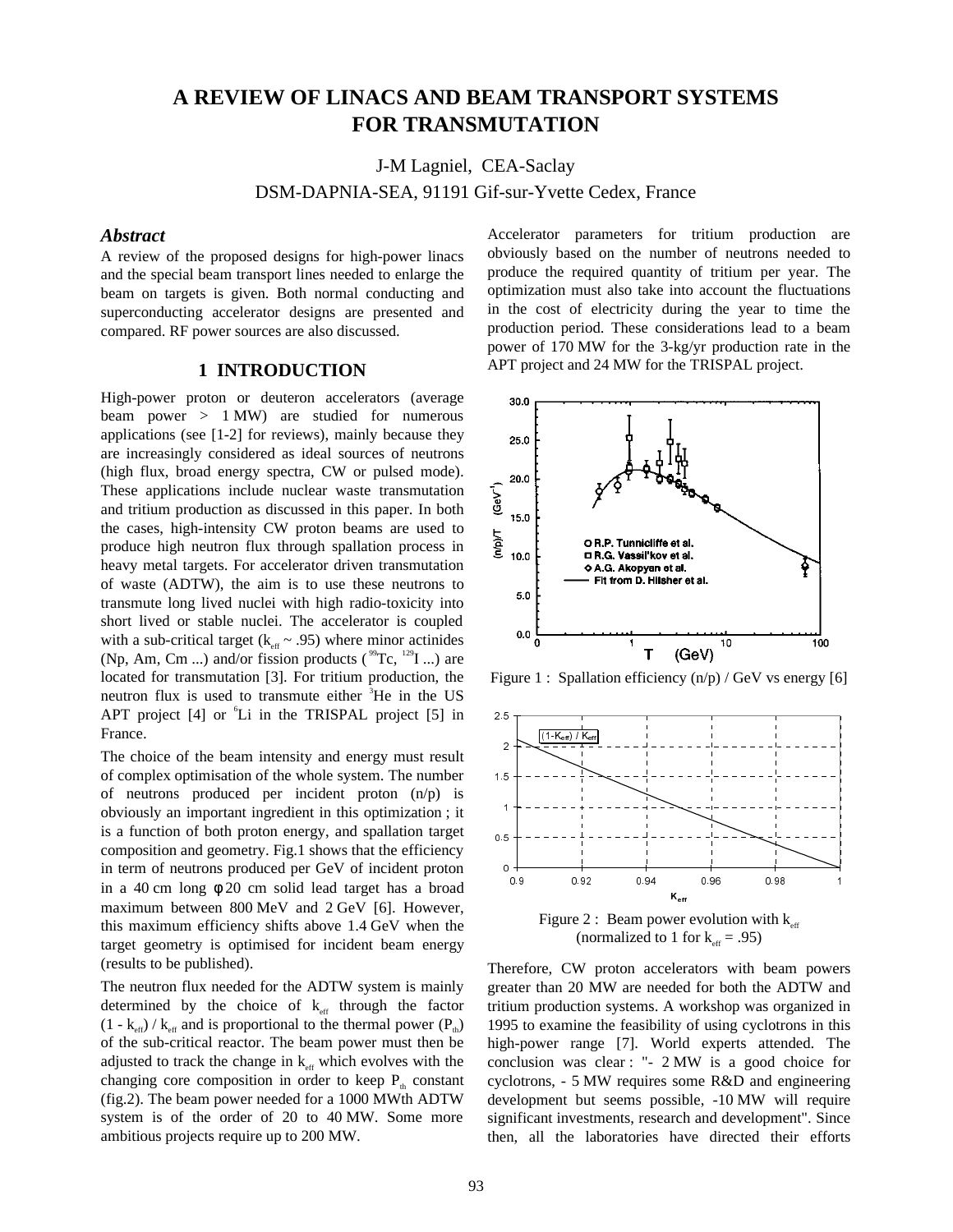towards high-intensity linear accelerators. For the above noted applications, these linacs must be built as an integral part of an industrial facilities. The major points to be taken into account are :

-1- The required beam power is one to two order of magnitude higher than that available today and beam losses must be limited to an extremely low level to allow hands-on maintenance [8-9].

-2- The accelerator must achieve higher reliability /availability than usually requested in research facilities. Availability greater than 90% is needed along with additional constraints on the number of abrupt beam interruptions in order to limit the stress on the target.

-3- The total cost of the machine (construction and operation) must be as low as possible.

It should be emphasized here that the points noted above are closely interrelated. For example, to increase availability, one needs quick access to the accelerator areas. This is not practical because of radio-activation if high beam losses are allowed by design. The alternative is to provide extensive remote-handling and heavy shielding, both of which involve substantial increase in cost.

To illustrate the second point, reactor engineers point out that the PWR can accept only three abrupt stops per year. The constraint is not so severe for cold targets; Preliminary studies done for TRISPAL show that the target (including the window) can accept up to 10000 beam interruptions (longer than 100 ms) per year. This approximately corresponds to a mean value of one stop per hour which seems feasible. However, the situation is more difficult with ADTW systems which operate at much higher temperatures. This is a very important issue and we can only hope that more than 3 abrupt stops per year is permitted !

# **2 ACCELERATOR DESIGNS**

**- The US APT project -** Among several high-intensity CW linacs studied around the world, the design of the 170 MW beam power APT linac is without any doubt the more advanced one [4]. The choices made by LANL was arrived at after extensive beam dynamics simulations including error studies. The layout of the 1.7 GeV - 100 mA linac is given in figure 3 and table 1. The design of the front end is based on a 75 keV ECR source and a 350 MHz RFQ up to 6.7 MeV. This high output energy can be achieved in the 8 m long structure thanks to the segmented coupled RFQ concept developed by Lloyd Young at the beginning of the 90's [9]. The ability to have higher RFQ output energy is very useful. Mechanical construction of the structure that follows the RFQ becomes easier and use of EM quadrupoles in a DTL structure becomes feasible even with a jump in frequency. This allowed the APT linac to use only two RF frequencies (350 and 700 MHz) with a jump of only a factor of two at 6.7 MeV. This avoids a strong bunch

compression which is always a source of mismatch and halo formation. The use of a 700 MHz Coupled Cavity Drift Tube Linac (CCDTL) after the RFQ also gives the possibility to funnel two front ends to increase the beam current if needed. The 100 MeV CCDTL is followed by a 700 MHz Coupled Cavity Linac (LAMPF-type CCL room-temperature cavities) up to 211 MeV. This transition energy to the superconducting RF (SCRF) cavities has been determined after beam dynamics error studies which showed that beam losses could happen if SC cavities are used at lower energies.

LANL has initiated a substantial ED&D (Engineering Development & Demonstration) program on the  $\beta < 1$ SCRF cavities. Recent studies done at CEA-Saclay and LANL demonstrated that the superconducting properties of the niobium cavities are not affected by beam losses as high as  $10^{16}$  p/cm<sup>2</sup>/s. In 1997, four 700 MHz single-cell niobium cavities (2 with  $\beta$  = 0.48 and 2 with  $\beta$  = 0.64) were built and tested at LANL. They achieved more than twice the field and  $Q_0$  required for APT with no sign of any multipacting. A five-cell cavity has been built in house and should be tested very soon. At the same time, four 5-cell cavities have been ordered from outside vendors and are expected to be delivered at the beginning of 1999. Efforts are also being directed towards the fabrication of specific cryomodules and to the design of the high power couplers. Emphasis will be given on the RF testing of the couplers in FY99. It must be stressed here that the reliability criteria imposed on APT is drastic, leading to an extremely conservative choice of parameters. For example, the maximum accelerating field achieved in the tests is in excess of 13 MV/m compared to the design value of 5.5 MV/m. That was achieved without any heat treatment of the cavities which should enable to reach even higher gradients.

**- NSP in Japan -** High intensity proton accelerators are being developed at JAERI since 1988 for the OMEGA project (Option Making Extra Gain from Actinides and fission products) and in recent years for the multipurpose Neutron Science Project (NSP) [10]. The NSP is aimed at exploring nuclear technologies for nuclear waste transmutation based on proton induced spallation neutrons. The accelerator facility (fig. 4) could also be used for basic research in various fields. As an example, such a linac in combination with a high intensity proton storage ring could be useful in condensed matter research. A high-intensity proton and H- accelerator with an energy of 1.5 GeV and a maximum beam power of 8 MW has been proposed (see table 1 and fig. 4). This linac will be operated in a pulsed mode as a spallation neutron source in the first phase (1 mA average, 16.7 mA peak, 2 ms at 50 Hz). It will be upgraded to 5.3 mA CW and 5.3 mA average, 30 mA peak for engineering tests in the second stage. Tremendous R&D work has been carried out for the components of the accelerator front-end consisting of proton and H- ion sources, 200 MHz RFQ and DTL. A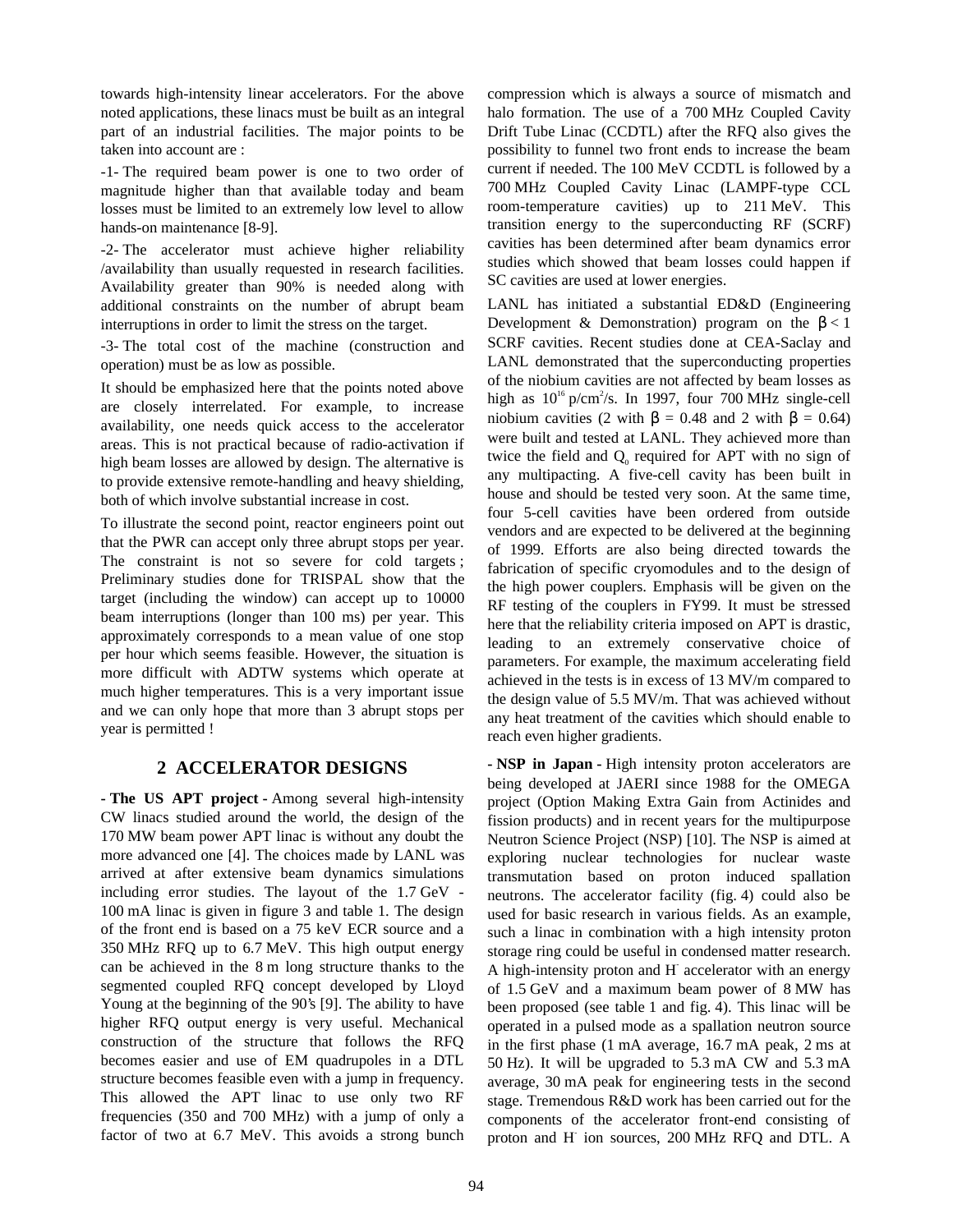"Separated-type DTL" (SDTL) has been studied for the 50 - 100 MeV energy range. A SC linac composed of 8 different β sections (see fig. 4) has been designed and developed as a major option above 100 MeV. As the SC cavities will operate at 600 MHz, a frequency jump of 3 is made at 100 MeV. The conceptual design study for the storage ring has also been performed.

**- TRISPAL project in France -** TRISPAL is a project for tritium production using spallation neutrons. The conceptual design that started in 1992 has been completed [5]. No studies are planned in the next  $\sim$  5 years. One of the main directives to the design team was to be as conservative as possible in the choice of structure types and parameters. Figure 5 gives the layout of the TRISPAL 600 MeV 40 mA CW proton linac. The 24 MW beam is produced using 4 types of RF structures all working at 352 MHz to minimize bunch compression. The front end is composed of an ECR source at 95 kV and  $a \sim 8$  m long LANL type RFQ up to 5 MeV. This is the minimum energy where EM quadrupoles could be used in the drift tubes. Beam dynamics (including errors) and accelerator parameter studies have been completed up to the end of the DTL at  $\sim 30$  MeV. A SDTL structure which is mechanically simpler to build was chosen for the medium energy range (30 - 85 MeV) , followed by LEP-type copper cavities up to the final energy (600 MeV). Linear analysis of the beam dynamics for this part of the linac looks good but more detailed simulations including error analysis could lead to adjustment of the transition energies. In the present TRISPAL design, each cavity is fed through a coupler handling a maximum power of 125 kW. A quadrupole doublet focusing lattice is chosen. The cavities are built in  $\beta$  families (7 for the SDTL, 8 for the CCL) and the RF power is supplied by forty-nine 1 MW klystrons. An option that uses superconducting cavities at higher energies will also be presented along with this basic design.

|  | H<br>L |  |
|--|--------|--|
|--|--------|--|

| $APT$ (3- $kg/yr$ ) | <b>NSP</b>                 | TRISPAL           |
|---------------------|----------------------------|-------------------|
| LANL, USA           | JAERI, Japan               | CEA, France       |
| 170 MW              | Up to 8 MW                 | 24 MW             |
| Protons             | Protons and H <sup>-</sup> | Protons           |
| $100 \text{ mA}$ CW | Up to $5.3 \text{ mA}$ CW  | 40 mA CW          |
| $1.7 \text{ GeV}$   | $1.5 \text{ GeV}$          | 600 MeV           |
| <b>ECR</b> source   | Volume source              | <b>ECR</b> source |
| $75 \text{ keV}$    | 70 keV                     | $95 \text{ keV}$  |
| 350 MHz RFO         | 200 MHz RFO                | 352 MHz RFQ       |
| 6.7 MeV             | $2.0 \,\mathrm{MeV}$       | $5.0 \text{ MeV}$ |
| 700 MHz CCDTL       | 200 MHz DTL                | 352 MHz DTL       |
| $100 \text{ MeV}$   | 50 MeV                     | 29 MeV            |
| 700 MHz CCL         | 200 MHz SDTL               | 352 MHz SDTL      |
| $211$ MeV           | $100 \text{ MeV}$          | 85 MeV            |
| 700 MHz SC cav.     | 600 MHz SC cav.            | 352 MHz NC CCL    |
| 1700 MeV            | $1.5 \text{ GeV}$          | $600 \text{ MeV}$ |

Increased R&D efforts in recent years have lead to three high-power linac projects. Three prototypes, BTA in Japan, LEDA at LANL and IPHI in France are currently funded to make performance test on front-ends of highcurrent linacs [12]. The experience to be gained in this difficult part of the accelerator is very important to optimize the whole linac in terms of performance, cost and reliability/availability. For example, they will give precious data related to the compromise between peaksurface electric field, beam loss in the structure and cavity length for the RFQ. R&D studies in several laboratories, not directly devoted to the linac front end are also important. The INFN TRASCO program in Italy is an example. Beside the tremendous effort by the APT team,  $\beta$  < 1 SCRF cavities are also being developed in Japan, Italy, Germany, and France (program scheduled for 1999- 2003). CERN is also very active in this field ; 352 MHz single-cell  $\beta$  = 0.48, 0.6 and 0.8 Nb/Cu cavities have been built and tested. The construction of a five-cell  $\beta = 0.8$ cavity is in progress.

# **3 SCRF CAVITY LINAC**

The strong R&D effort on SCRF cavity development is justified by its potential advantage, the most obvious one being cost-benefit. The high RF to beam power efficiency (almost 100%) significantly reduces the operation-cost when the initial investment cost is nearly the same. SCRF cavities with considerably higher gradients than classical copper cavities may also allow linac length reduction. Based on the experience gained so far from the APT ED&D program, an evolution towards higher gradients can be reasonably expected. This would further reduce the linac-length and cost. However, the design and integration of a full cryomodule with its cavities, couplers and cryogenic box is not a straightforward task. Prototypes are definitely needed before construction in order to debug unpredictable problems.

Larger beam apertures can also be used to decrease the risk of beam loss. However, this point is not as obvious as it may appear at the first sight :

- The focusing period is often longer with SCRF cavities and RT quadrupoles located outside the cryostats. This leads to larger beam size and higher sensitivity to errors. Comparison must be made on the beam size to cavityaperture ratio for ideal as well as with various errorcondition scenarios (see the APT design).

- The argument does not apply to particles that lost the phase synchronization. These particles will be lost on the accelerator wall regardless of the aperture-size.

- The designer must avoid strong radial - longitudinal coupling which can enhance the number of particles lost in the longitudinal phase plane.

- The aperture increase is often achieved at the expense of an increase in the number of cavities. The average energy gain per cavity is less and the maximum electric field limits the accelerating field.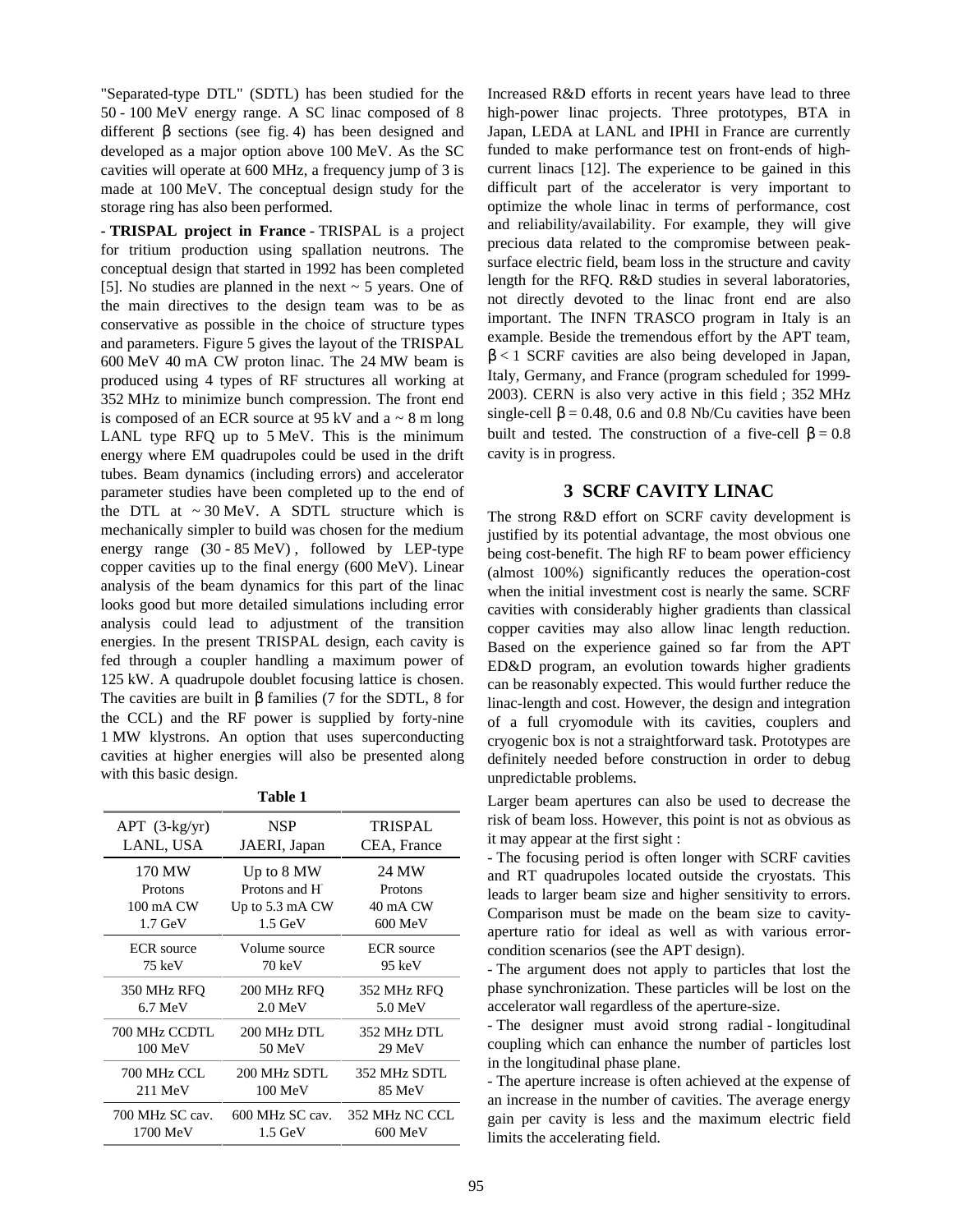

Figure 3 : APT layout for a 3-kg/yr production rate (Linac length = 1220 m)



Figure 4 : Layout of the JAERI Neutron Science Project (top) and 1.5 GeV linac design (bottom) (from [11])



Figure 5 : TRISPAL layout